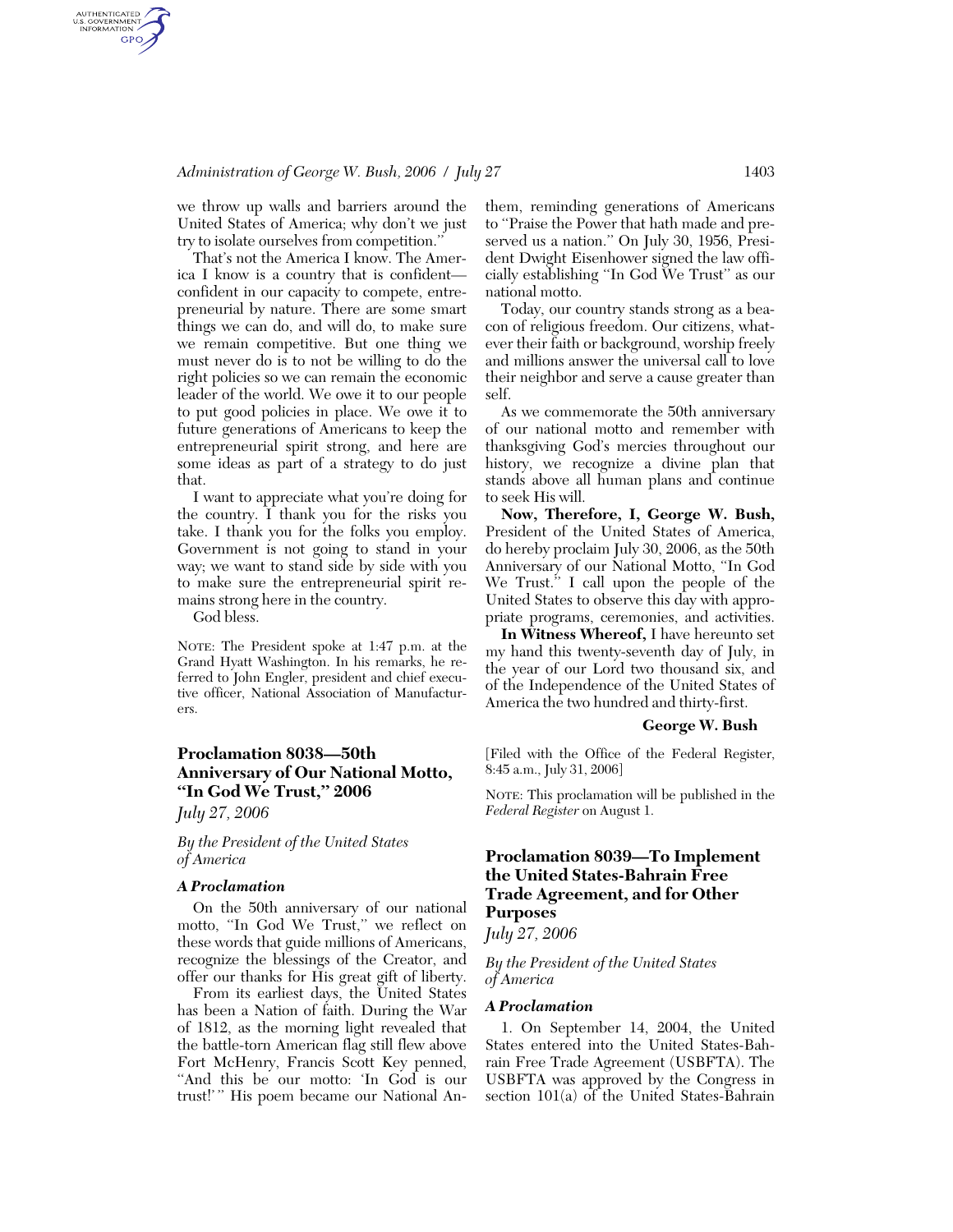Free Trade Agreement Implementation Act (the ''USBFTA Implementation Act'') (Public Law 109–169, 119 Stat. 3581) (19 U.S.C. 3805 note).

2. Section 105(a) of the USBFTA Implementation Act authorizes the President to establish or designate within the Department of Commerce an office that shall be responsible for providing administrative assistance to panels established under Chapter 19 of the USBFTA.

3. Section 201 of the USBFTA Implementation Act authorizes the President to proclaim such modifications or continuation of any duty, such continuation of duty-free or excise treatment, or such additional duties, as the President determines to be necessary or appropriate to carry out or apply Articles 2.3, 2.5, 2.6, 3.2.8, and 3.2.9, and the schedule of reductions with respect to Bahrain set forth in Annex 2–B of the USBFTA.

4. Consistent with section 201(a)(2) of the USBFTA Implementation Act, Bahrain is to be removed from the enumeration of designated beneficiary developing countries eligible for the benefits of the Generalized System of Preferences (GSP). Further, consistent with section 604 of the Trade Act of 1974 (the ''1974 Act'') (19 U.S.C. 2483), as amended, I have determined that other technical and conforming changes to the Harmonized Tariff Schedule of the United States (HTS) are necessary to reflect that Bahrain is no longer eligible to receive benefits of the GSP.

5. Section 202 of the USBFTA Implementation Act provides certain rules for determining whether a good is an originating good for the purpose of implementing preferential tariff treatment under the USBFTA. I have decided that it is necessary to include these rules of origin, together with particular rules applicable to certain other goods, in the H<sub>TS</sub>.

6. Section 204 of the USBFTA Implementation Act authorizes the President to take certain enforcement actions relating to trade with Bahrain in textile and apparel goods.

7. Sections 321–328 of the USBFTA Implementation Act authorize the President to take certain actions in response to a request by an interested party for relief from serious damage or actual threat thereof to a domestic industry producing certain textile or apparel articles.

8. Executive Order 11651 of March 3, 1972, as amended, establishes the Committee for the Implementation of Textile Agreements (CITA) to supervise the implementation of textile trade agreements.

9. Presidential Proclamation 7747 of December 30, 2003, implemented the United States-Singapore Free Trade Agreement (the "USSFTA") with respect to the United States and, pursuant to the United States-Singapore Free Trade Agreement Implementation Act (the ''USSFTA Implementation Act'') (Public Law 108–78, 117 Stat. 948) (19 U.S.C. 3805 note), incorporated in the HTS the tariff modifications and rules of origin necessary or appropriate to carry out the USSFTA.

10. Section 202 of the USSFTA Implementation Act provides rules for determining whether goods imported into the United States originate in the territory of a USSFTA party and thus are eligible for the tariff and other treatment contemplated under the USSFTA. Section 202(o) of the USSFTA Implementation Act authorizes the President to proclaim, as a part of the HTS, the rules of origin set out in the USSFTA and to proclaim modifications to such previously proclaimed rules of origin, subject to the consultation and layover requirements of section 103(a) of the USSFTA Implementation Act.

11. The United States and Singapore have agreed to modifications to certain USSFTA rules of origin. Modifications to the USSFTA rules of origin set out in Proclamation 7747 are therefore necessary.

12. Section 604 of the 1974 Act, as amended, authorizes the President to embody in the HTS the substance of relevant provisions of that Act, or other Acts affecting import treatment, and of actions taken thereunder, including the removal, modification, continuance, or imposition of any rate of duty or other import restriction.

**Now, Therefore, I, George W. Bush,**  President of the United States of America, acting under the authority vested in me by the Constitution and the laws of the United States of America, including but not limited to section 604 of the 1974 Act; sections 105(a), 201, 202, 204, and 321–328 of the USBFTA Implementation Act; section 202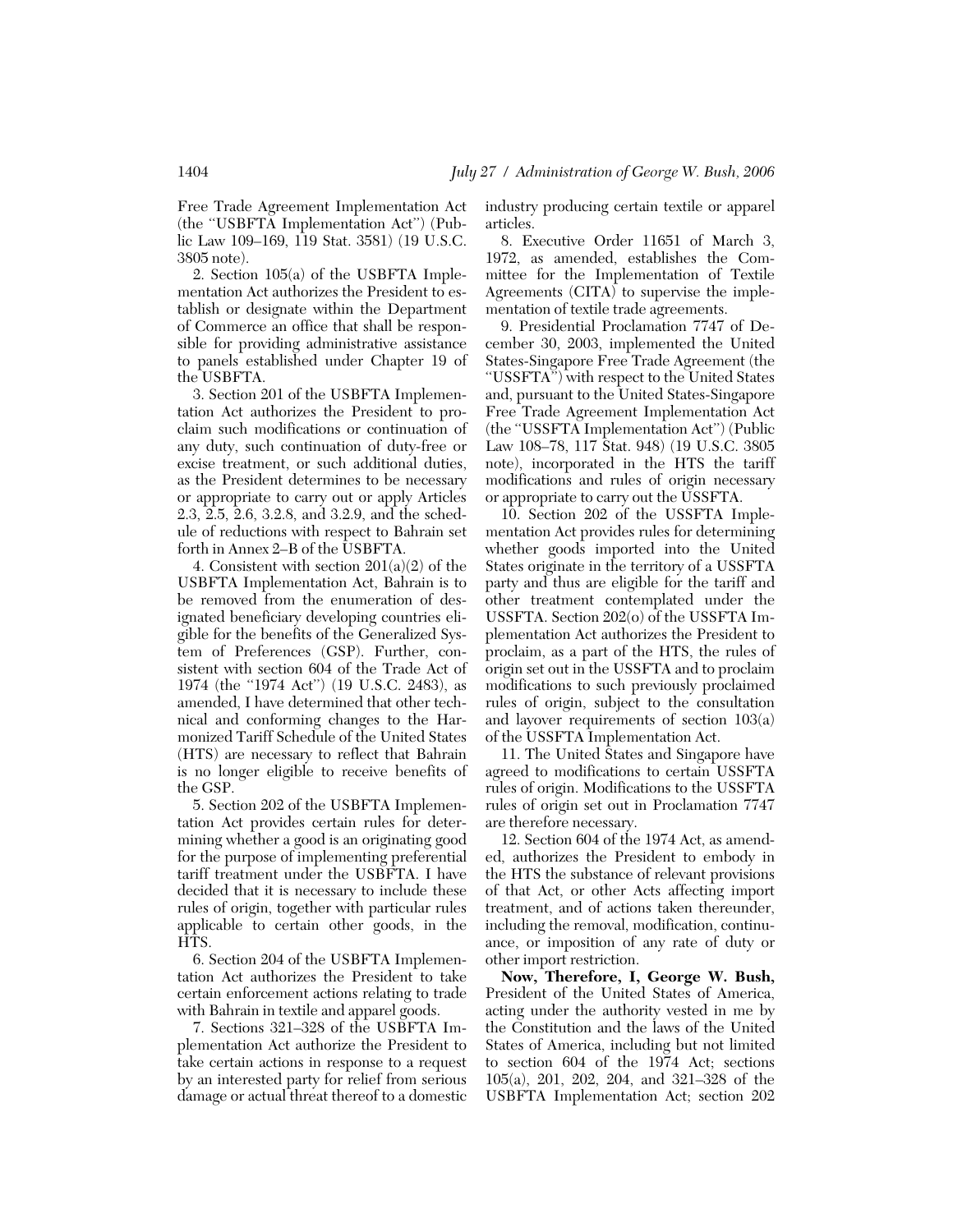of the USSFTA Implementation Act; and section 301 of title 3, United States Code, do hereby proclaim:

(1) In order to provide generally for the preferential tariff treatment being accorded under the USBFTA, to set forth rules for determining whether goods imported into the customs territory of the United States are eligible for preferential tariff treatment under the USBFTA, to provide certain other treatment to originating goods for the purposes of the USBFTA, to provide tariff-rate quotas with respect to certain originating goods, to reflect Bahrain's removal from the enumeration of designated beneficiary developing countries for purposes of the GSP, and to make technical and conforming changes in the general notes to the HTS, the HTS is modified as set forth in Annex I of Publication 3830 of the United States International Trade Commission, entitled, *Modifications to the Harmonized Tariff Schedule of the United States to Implement the United States-Bahrain Free Trade Agreement* (Publication 3830), which is incorporated by reference into this proclamation.

(2) In order to implement the initial stage of duty elimination provided for in the USBFTA and to provide for future staged reductions in duties for products of Bahrain for purposes of the USBFTA, the HTS is modified as provided in Annex II of Publication 3830, effective on the dates specified in the relevant sections of such publication and on any subsequent dates set forth for such duty reductions in that publication.

(3) The Secretary of Commerce is authorized to exercise my authority under section 105(a) of the USBFTA Implementation Act to establish or designate an office within the Department of Commerce to carry out the functions set forth in that section.

(4) The amendments to the HTS made by paragraphs (1) and (2) of this proclamation shall be effective with respect to goods entered, or withdrawn from warehouse for consumption, on or after the relevant dates indicated in Annex II to Publication 3830.

(5) The CITA is authorized to exercise my authority under section 204 of the USBFTA Implementation Act to exclude textile and apparel goods from the customs territory of the United States; to determine whether an

enterprise's production of, and capability to produce, goods are consistent with statements by the enterprise; to find that an enterprise has knowingly or willfully engaged in circumvention; and to deny preferential tariff treatment to textile and apparel goods.

(6) The CITA is authorized to exercise my authority under subtitle B of title III of the USBFTA Implementation Act to review requests, and to determine whether to commence consideration of such requests; to cause to be published in the *Federal Register*  a notice of commencement of consideration of a request and notice seeking public comment; to determine whether imports of a Bahraini textile or apparel article are causing serious damage, or actual threat thereof, to a domestic industry producing an article that is like, or directly competitive with, the imported article; and to provide relief from imports of an article that is the subject of such a determination.

(7) In order to modify the rules of origin under the USSFTA, general note 25 to the HTS is modified as provided in Annex I to this proclamation.

(8) The modifications made by Annex I to this proclamation shall be effective with respect to goods of Singapore that are entered, or withdrawn from warehouse for consumption, on or after August 1, 2006.

(9) In order to make technical corrections to the HTS, the HTS is modified as provided in Annex II to this proclamation.

(10) The modifications made by Annex II to this proclamation shall be effective with respect to articles entered, or withdrawn for consumption, on or after the dates provided in that Annex.

(11) All provisions of previous proclamations and Executive Orders that are inconsistent with the actions taken in this proclamation are superseded to the extent of such inconsistency.

**In Witness Whereof,** I have hereunto set my hand this twenty-seventh day of July, in the year of our Lord two thousand six, and of the Independence of the United States of America the two hundred and thirty-first.

## **George W. Bush**

[Filed with the Office of the Federal Register, 8:49 a.m., July 31, 2006]